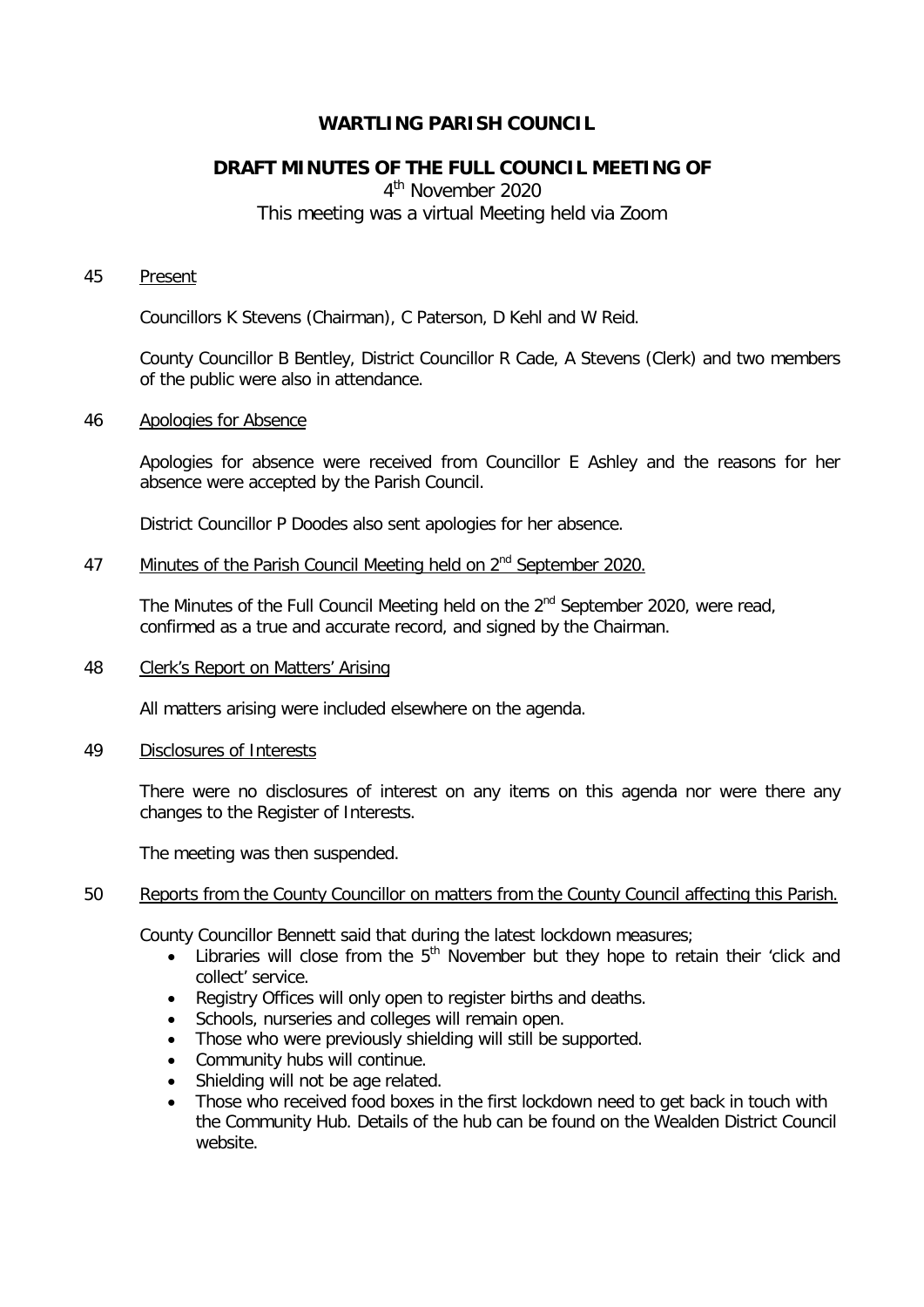# 51 Report from the District Councillors on matters from the District Council affecting this Parish.

District Councillor Cade read from his written report which said;

- Wealden's Hub is still operating so anyone you know/families/individuals, especially older or vulnerable people...difficulties or loneliness – contact us. There is also a call from the hub for parishes to review their volunteer lists to see who may be still available. Obviously this will not be the same as before and we will have some volunteers, who will be back working.
- We have decided to extend the Government's initiative until the end of the next Easter of not immediately seeking eviction for rent arrears. We are taking a more sympathetic view of our tenants who have got behind with their rents during the lockdown period between March and August. There are exclusions applying to people who were already in arrears before the lockdown, have not paid any rent during the lockdown or have not engaged with the housing income officers. Advice and support is also open to households in private rented accommodation, who are in rent arrears with the same conditions applying. Anyone in that position should engage with Wealden's Housing Income team for help.
- The Wealden Benefits Team are now administering self-isolation payments as a result of the Test and Trace system. Individuals are entitled to a Test and Trace payment or discretionary support payment of £500, which is to support people employed or self-employed and are unable to work from home, are currently in receipt of universal credit/working tax credit/income based employment and support allowance income based/job seekers allowance/income support/housing benefit and/or pension credit. These payments are designed to help ensure people, who have tested positive for the virus and their close contacts self-isolate for the required period, to stop the onward spread of the virus. They need to have been told to isolate by the track and trace system and it doesn't apply to people isolating after returning from abroad.
- A 'Local Restrictions' Scheme has been introduced in case of a local lockdown. This will be for businesses listed to pay business rates. It will be for any business forced to close by instruction and cannot trade. It is for the three weeks they are likely to be closed and payment will be £1500. Also, the Government has re-introduced a furlough scheme and this includes payments to self-employed and discretionary payments for people suffering particular hardship. We have not yet been notified as to the criteria and our allocation pot, but we have devised a system ready to implement the scheme.

As you can imagine the situation is constantly changing, so if you are in doubt contact me or the Benefits Team for advice or look on the Wealden website under the coronavirus section or

[Https://www.wealden.gov.uk/press-and-media/coronavirus-covid-19-latest/](https://www.wealden.gov.uk/press-and-media/coronavirus-covid-19-latest/)

- The waste bins collections are doing well, but we are experiencing more incidents of fly-tipping. The householder has the responsibility of ensuring any waste is properly dealt with, so people should be careful who they employ.
- The Great September Clean Up organised locally by Wealden managed to remove more than 1.5 tons of litter thrown away in public places throughout the district.

He also confirmed that Wealden District Council is also supporting its residents and community through the latest national restrictions by allowing people to park their cars in the long stay (10hr and 23hr) areas of their car parks without any concern about parking enforcement.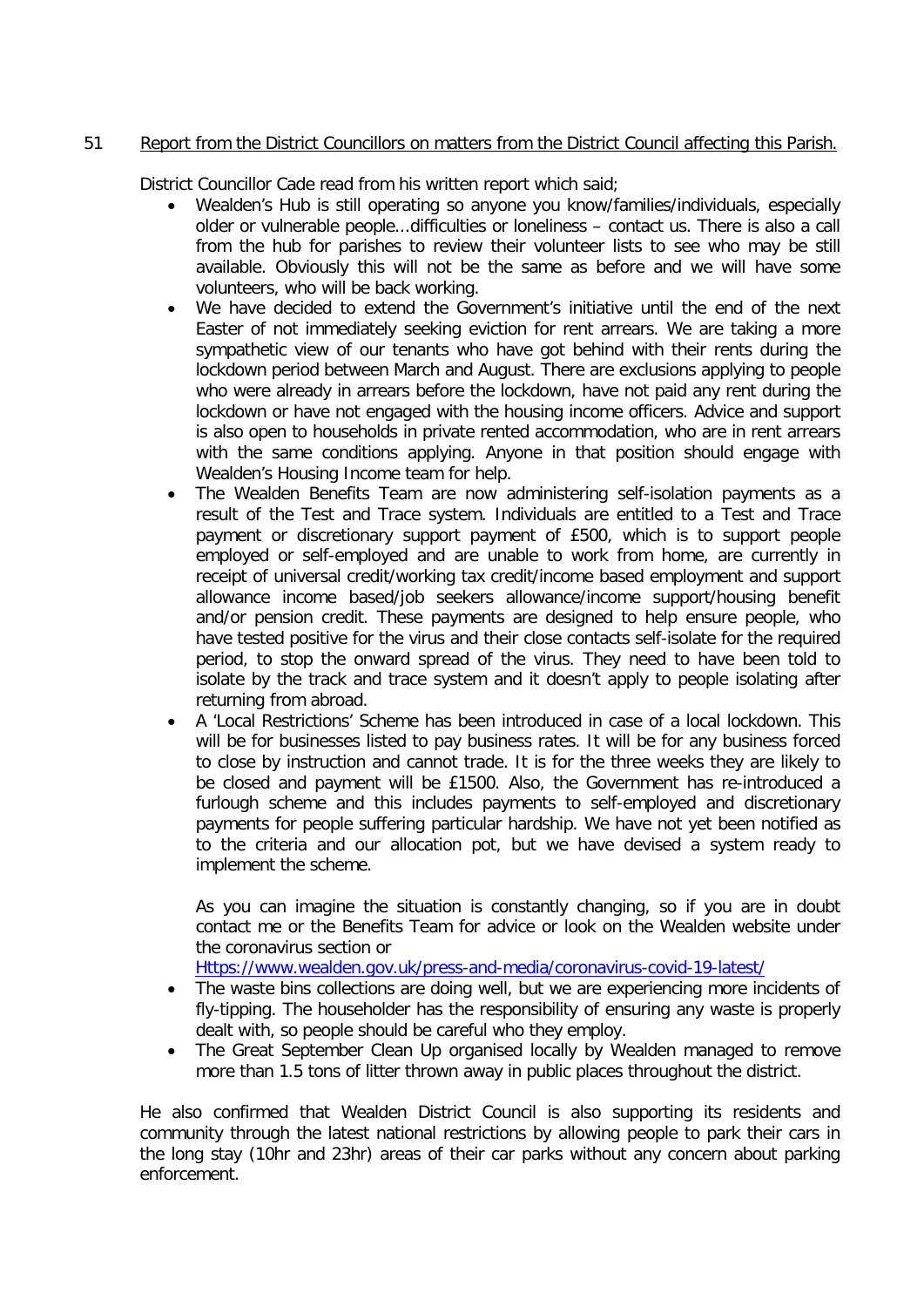## 52 Questions from Members of the Public

Mr Lawrence said that the village Facebook will continue through this latest lockdown.

The meeting was then re-opened.

# 53 Reports

a) Planning – The Parish Council has considered the following planning applications since the last Full Council Meeting;

WD/2020/1952/F - The Well House, Camping Site, Wartling Road, Wartling, BN27 1RX - Proposed oak framed camping shelter - Wartling Parish Council does not have any objections to this application which should help enhance this local business

WD/2020/1491/F - Brooks Farm, Boreham Lane, Wartling, BN27 1RS - Proposed demolition of barn and the construction of a single-storey dwelling - Wartling Parish Council does not have any objection to this application as the proposed construction appears to take account of all its objections against the previous application numbered WD/2018/1233/F.

We would however ask that the conditions you put in place when approving the original application (WD/2017/0840/F) be carried forward and attached to any approval granted in respect of this latest application.

#### b) Environment North

There has been not been any reported instances of fly tipping since the last Full Council Meeting.

c) Footpaths

There was nothing new to report on footpaths.

d) Environment South

Two trees fell down in the recent windy weather but they were removed quickly.

e) Highways

Councillor Kehl said there is a minor pothole outside The Reids which she will monitor and refer to ESCC Highways when it meets the criteria for repair.

It was also noted that the pothole near PGL has been reported to ESCC for repair.

f) Police

Councillor Stevens attended the latest Wealden District Association of Local Councils Meeting.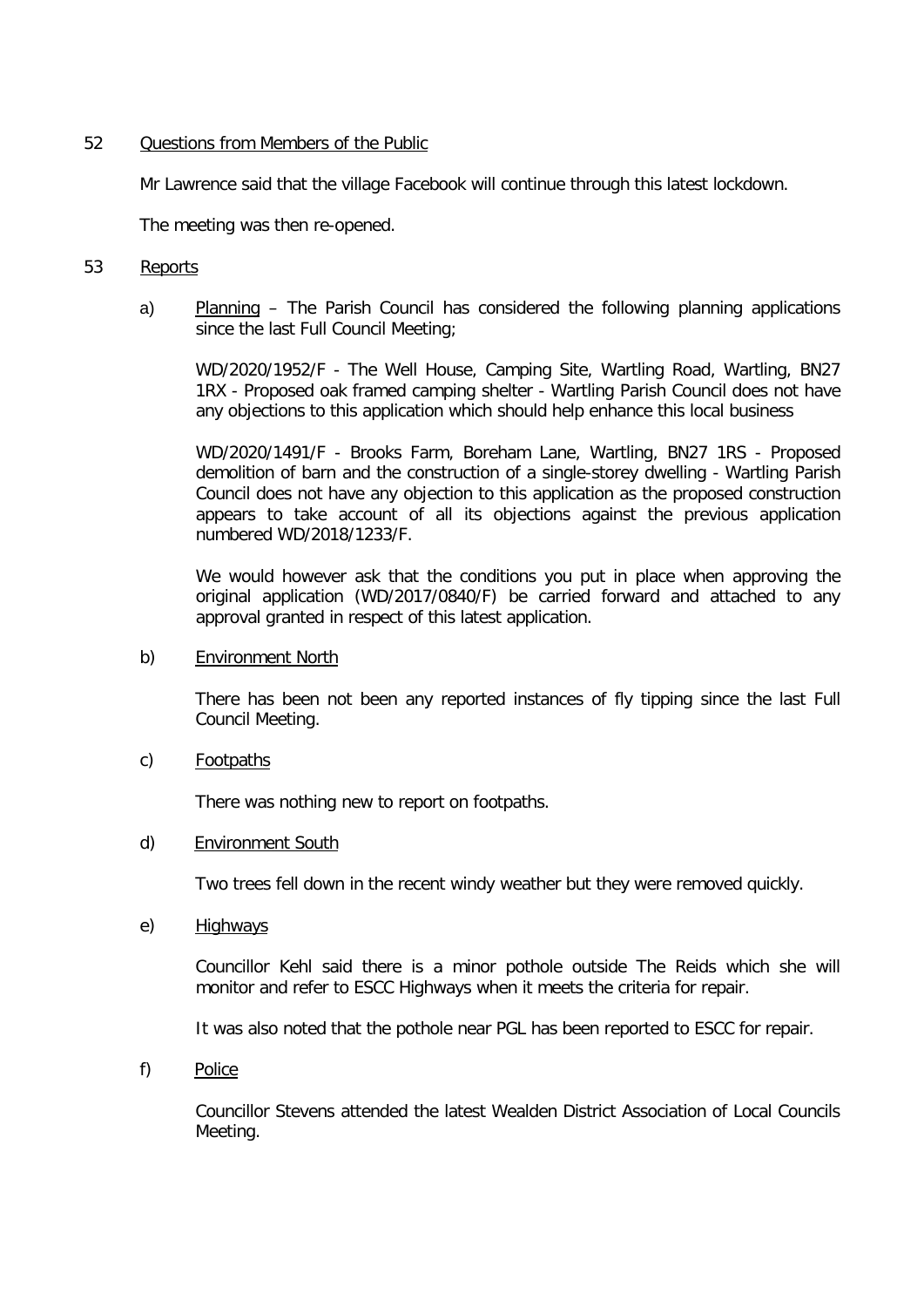Inspector Gross was present and updated members on the new Community Safety Action Groups (CSAG). The aim of the CSAGs is to improve people's lives in the local community by working in partnership to reduce the levels of crime and anti-social behaviour.

## g) Communication

The Clerk will send a draft Accessibility Statement to Councillor Reid for the Parish Council website.

# h) Speedwatch

There were four sessions carried out in September, 25 offenders were reported. Two sessions were held in October and 8 offenders were reported.

Speedwatch sessions have now been put on hold again because of the latest Coronavirus restrictions.

i) Trees

This was covered in Minute 53 (9d).

## 54 Reports from outside meetings and courses attended

All outside meetings and training courses are taking place remotely for the foreseeable future.

Councillor Stevens attended the Wealden South East Parish Planning Cluster Meeting which was held virtually on the afternoon of the 4<sup>th</sup> November. Those who attended were updated on the progress of the Wealden Local Plan. The Wealden Local Plan consultation is expected to start in November.

#### 55 Precept 2021-2022

Councillors resolved;

- The precept for 2021-2022 will not increase this year and it will therefore be £7350.
- To award the Mens' Shed a grant of £70.
- To continue with the existing verge cutting arrangements for 2021 (Option 2).
- To ask residents for their views via the Parish News on how the £12832.25 Community Infrastructure Levy, the Parish Council has received, might be best used.

#### 56 Questions from Parish Councillors

There were no questions from the Parish Councillors on this occasion.

### 57 Planning Applications

The following planning applications were considered;

WD/2020/1239/F - Coopers Farm, Wartling Road, Wartling, BN27 1RX - Conversion of outbuilding and granary into three dwellings.